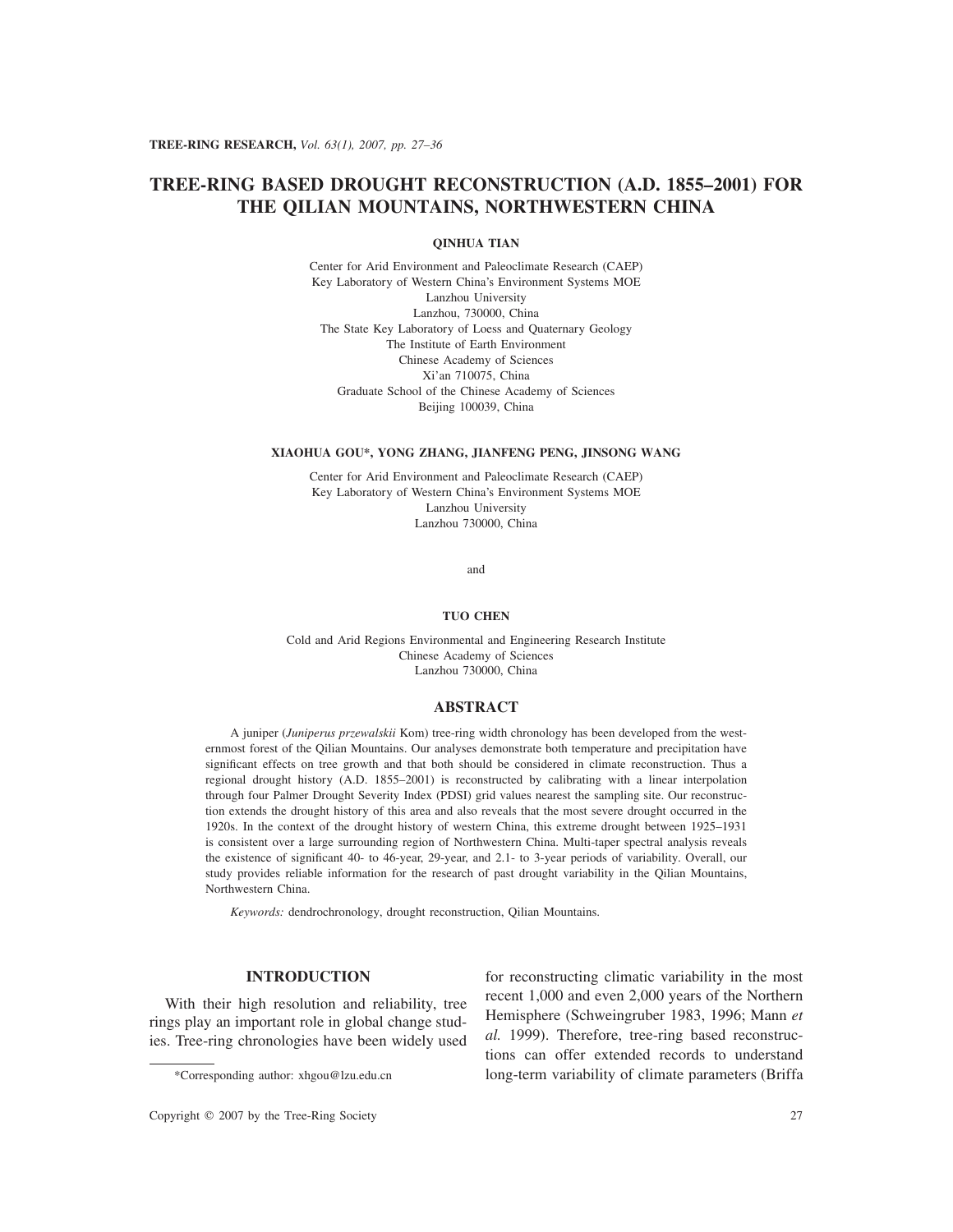*et al.* 1995; Esper *et al.* 2002). In addition, treering research can also provide great insights into the mechanisms of climate change (Briffa *et al.* 1998). However, tree-ring reconstruction is complicated in regions where ring width is not only influenced by temperature, but also affected by precipitation variations. There are some conflicting results in the northeast Tibetan Plateau regarding whether tree-ring index responds to temperature or precipitation. Some results suggest the tree-ring widths are influenced by temperature variation (Wang *et al.* 1982; Kang *et al.* 1997, 2000; Liu *et al.* 2005; Gou *et al.* 2006, in press), whereas other studies indicate that the tree-ring width variations of the northeast Tibetan Plateau reflect annual precipitation variations, and not temperature (Shao *et al.* 2004; Zhang *et al.* 2003; Sheppard *et al.* 2004). In recent years, field observation and strict modern tree-ring studies indicate that tree growth may be significantly influenced by both temperature and precipitation on the different time scales (Liu *et al.* 2006). It is often difficult to separate the temperature signal from precipitation in the tree-ring chronologies. Thus soil moisture, affected by both precipitation and temperature, might realistically be the parameter most limiting to tree growth. The Palmer Drought Severity Index was developed by Palmer (1965) with the intent to measure the cumulative departure (relative to local mean conditions) in atmospheric moisture supply and demand at the surface as a means to measure the moisture condition and drought by incorporating antecedent precipitation, soil moisture supply and demand into a primitive hydrological accounting system (Dai *et al.* 2004).

Therefore, the Palmer Drought Severity Index (PDSI) has been successfully used in tree-ring research to reconstruct large-scale and long-term drought and wetness variability over the United States and other global land areas (Briffa *et al.* 1994; Cook *et al.* 1999, 2004; Heim 2002; Lloyd-Hughes and Saunders 2002; Ntale and Gan 2003; Dai *et al.* 2004; Zou *et al.* 2005; D'Arrigo *et al.* 2006). However, drought reconstructions based on tree-ring width in China are scarce except for the central Tian Shan area (Li *et al.* 2006) and the northern He Lan Mountains (Li *et al.*, in press), which demonstrate their feasibility for drought

variability research in China. Drought highlights both the extreme vulnerability of the semi-arid western China to precipitation deficits and the need to better understand long-term drought variability and its causes in Northwestern China. In the middle and east Qilian Mountains of Northwestern China, temperature and precipitation have been reconstructed from tree-ring chronologies (Gou *et al.* 2001, 2005; Wang, Y. *et al.* 2001; Kang *et al.* 2003; Liu *et al.* 2005). Here we explore the great potential of tree-ring application to drought reconstruction in the Qilian Mountains in Northwestern China.

In this paper, we have successfully reconstructed the mean PDSI value of the growing season (March–September) in the Qilian Mountains from 1855–2001. Finally, we have also compared our reconstruction with drought and disaster events that were recorded by historical documents (Yuan 1984) in Northwestern China.

## **DATA AND METHODS**

#### **The Study Area and Site**

The Qilian Mountains, located on the northern margin of the Tibetan Plateau, lie between 93°30' to 103°00′E and 36°30′ to 39°30′N, about 850 km long and 200–300 km wide with peaks over 4,000 m (Tuanjie Peak, 5,826 m), which create a strong rain shadow effect for monsoons coming from the southeast (Gou *et al.* 2005). This region is also influenced by both continental climate and the climate of the Tibetan Plateau (Liu *et al.* 2005). The mean precipitation is 150–410 mm distributed unevenly in both space and time. The precipitation decreases from east to west, with the amount of precipitation from October to February being only 5–10 percent of the whole year's. The mean temperature is  $0-5^{\circ}$ C between 2,000-3,000 m a.s.l elevation. Under the control of Mongolian High Pressure, winter weather in the Qilian Mountains is quite cold and dry, accompanied by sufficient sunshine, lower temperature and scarce precipitation. The amount of the annual evaporation reaches 160–250 mm, with the greatest evaporation in June–August. The depth of frozen soil is between 120 to 250 cm, generally beginning to freeze in mid-November and beginning to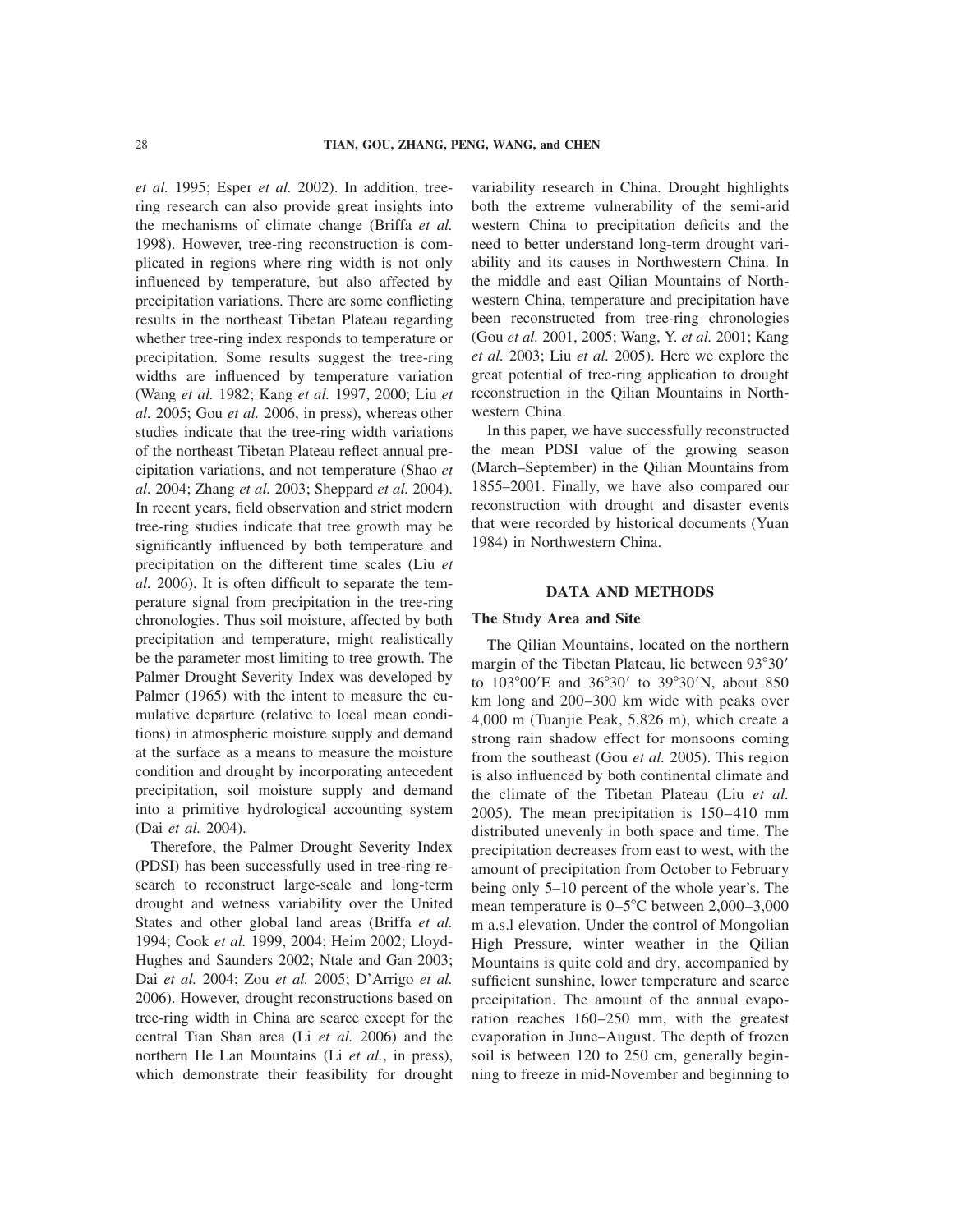

Figure 1. Map of the tree-ring sampling sites, the meteorological station and the PDSI grid points developed by Dai *et al.* (2004).

thaw in the last ten days of March or the first ten days of April.

The environment of the Qilian Mountains becomes increasingly arid from east to west, which results in extremely sparse forest cover in the western section. However, because of an increase in precipitation with elevation, it is characterized by a landscape of mountain forest-grassland vegetation at the elevation of 2,500–3,300 m, where maximum precipitation falls (Wang, J. *et al.* 2001; Zhu and Wang 1996). This promotes growth of the Qilian junipers as they occupy north-facing slopes. Our tree-ring site is in the northwestern-facing zone of a fragmentary juniper forest, which is the westernmost limit of the forest range of the Qilian Mountains (Figure 1).

The closest available meteorological station for our study is located nearby our sampling site at Jiuquan. This station record covers the period 1958–2001. Precipitation is concentrated in May– September (Figure 2), coincident with the highest temperature.

## **Tree-Ring Data and Methods**

In September 2001, 27 tree core samples were extracted from 12 living trees located at 39°46'N, 98°29'E. The core samples were returned to the



**Figure 2.** The pattern of monthly mean precipitation (bars) and temperature (line) at the meteorological station of JiuQuan for 1958–2001.

Lanzhou University Tree-Ring Laboratory where they were processed using standard dendrochronological techniques. After the cores were air dried, mounted, and sanded to a high polish, all samples were crossdated with skeleton plots (Stokes and Smiley 1968) and their dated ring widths measured to 0.001 mm precision. The quality of visual crossdating was further checked by the COFECHA program (Holmes 1983). These methods ensure exact dating for each annual ringwidth series. The average correlation coefficient among every raw measurement series and the main series is 0.68, reflecting reliable dating of these samples.

After the tree rings were precisely crossdated and measured, the tree-ring chronology used for climate reconstruction was developed by the AR-STAN40 program (Cook 2006) using conservative detrending methods based mainly on negative exponential curves or straight lines of any slope. A cubic smoothing spline with a window width equal to 67% of the series length was also used in a few cases when anomalous growth trends occurred. Because the sample size declines in the early portion of the tree-ring chronology we used the subsample signal strength statistic (SSS; Wigley *et al.* 1984) with a threshold value of 0.90 chosen to determine the most reliable time span of the chronology. The starting year chosen by this procedure was 1812. Additionally, running average correlation (RBAR) and expressed population signal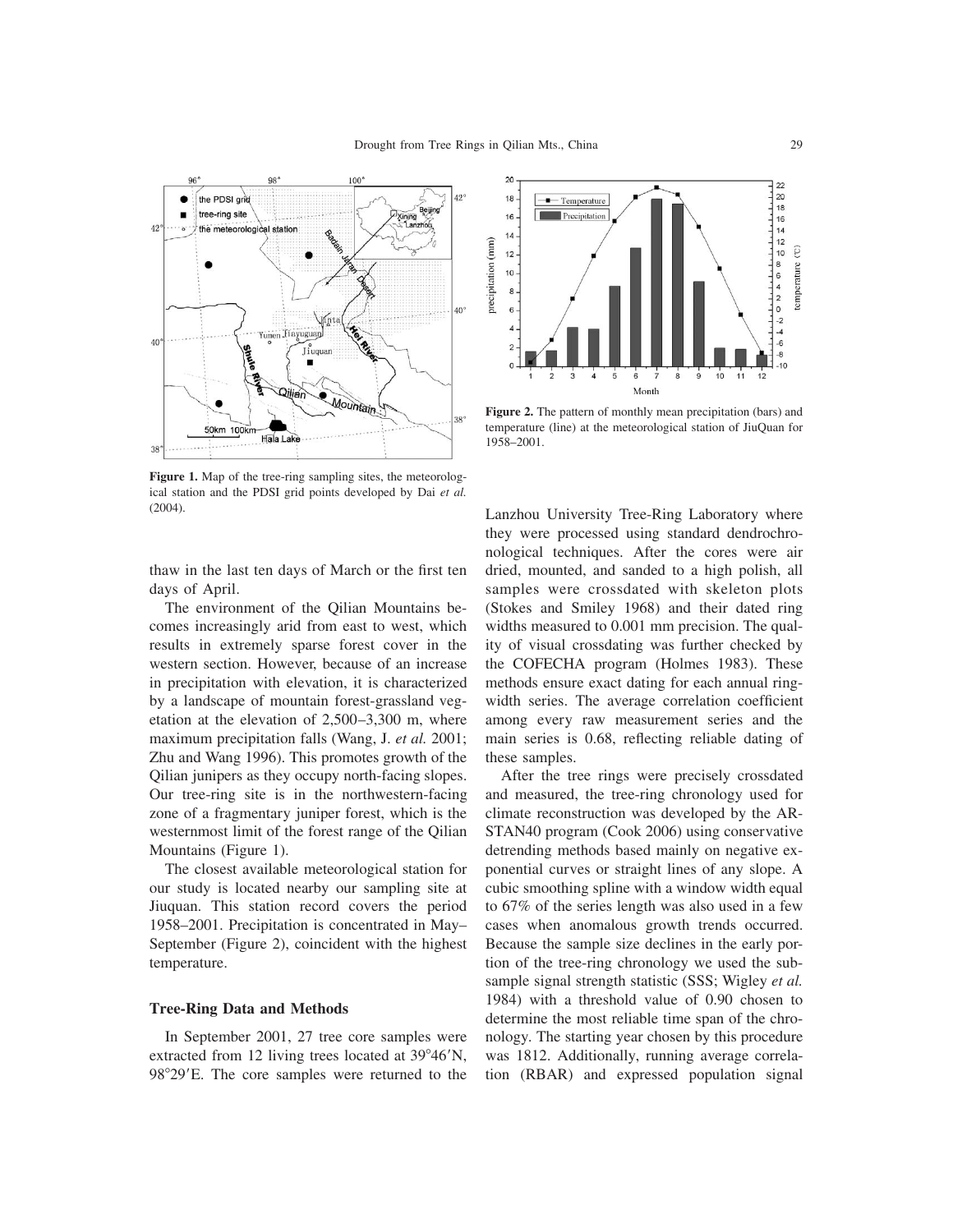

**Figure 3.** The reliable time span of standardized ring-width indices (upper) for the Qilian Mountains and sample size in number of cores (lower).

(EPS) statistics indicated that the chronology lost reliability prior to about 1855. We ultimately chose the more conservative cutoff and used only that portion of our chronology back to A.D. 1855 (Figure 3).

The climate data used to model our tree-ring chronology were the local monthly temperature and precipitation records from the Jiuquan meteorological station near the sampling site as well as the monthly PDSI data developed by Dai *et al.* (2004) (Figure 1). That PDSI dataset has global coverage based on a  $2.5^{\circ} \times 2.5^{\circ}$  grid. The PDSI data were processed using a bilinear interpolation of the four data grid points nearest to the sampling site. Because the four grid points used to interpolate have varying starting years, the first year of data available at each grid point varies over space. All four of these grid points have data back to 1950, so the interpolated PDSI record spans 1950– 2001. Correlation and response functions between the tree ring and the climate data were analyzed using the DendroClimate2002 program (Biondi and Waikul 2004).

The correlations between tree growth and monthly temperature and precipitation were calculated for the common period between both data series (*i.e.* 1958–2001) from the prior October to the current September. As shown in Figure 4a, the current year precipitation generally correlates positively with tree-ring width index, especially

in May (0.29) and June (0.41). The temperature in the current growth season, however, is mainly correlated negatively with tree growth. Statistically significant ( $p < 0.05$ ) correlations between temperature and tree-ring width index were found in June  $(-0.59)$ , July  $(-0.37)$  and August  $(-0.45)$  in the year of growth. Likewise, July  $(-0.46)$  and August  $(-0.44)$  in the prior year have significant correlations that suggest a lag effect of climate on tree growth of the following year (Fritts 1976). We find that junipers (*Juniperus przewalskii* Kom) growing here are indeed sensitive to both the growing season temperature and precipitation. Therefore, our samples might be influenced by soil moisture, which is affected by both parameters.

This soil moisture is probably moderated by the natural conditions of our site where cool growing season temperatures aid in better conserving limited soil moisture supplies during the season of highest evapotranspiration demand. The warmest temperatures of the year are  $11-19^{\circ}$ C during June– August in the sampling area. The precipitation of June–August is also the highest, accounting for 80–90% of the total annual precipitation (about 150 mm). Summer evaporation and evapotranspiration are rather high in these arid areas, and the trees during these months are in full vigor. The available soil moisture is therefore not enough to meet the needs of biological processes. From a physiological perspective, junipers with adequate temperature and precipitation will produce wide annual rings in this period. But the soil moisture content and its rate of loss will be mainly controlled by evapotranspiration demand, which is determined mainly by temperature. If temperature is too high, soil moisture loss will be rapid and lead to physiological drought stress in the trees. In this condition, the available moisture supply can not meet the needs of tree growth and a narrow ring will be produced. Therefore the soil moisture should be the direct limiting factor for the tree growth here. Thus, PDSI may be an appropriate climate parameter to reconstruct from our juniper tree-ring width chronology.

For this reason, we further analyzed the correlations and response between our tree-ring chronology and the PDSI values in order to further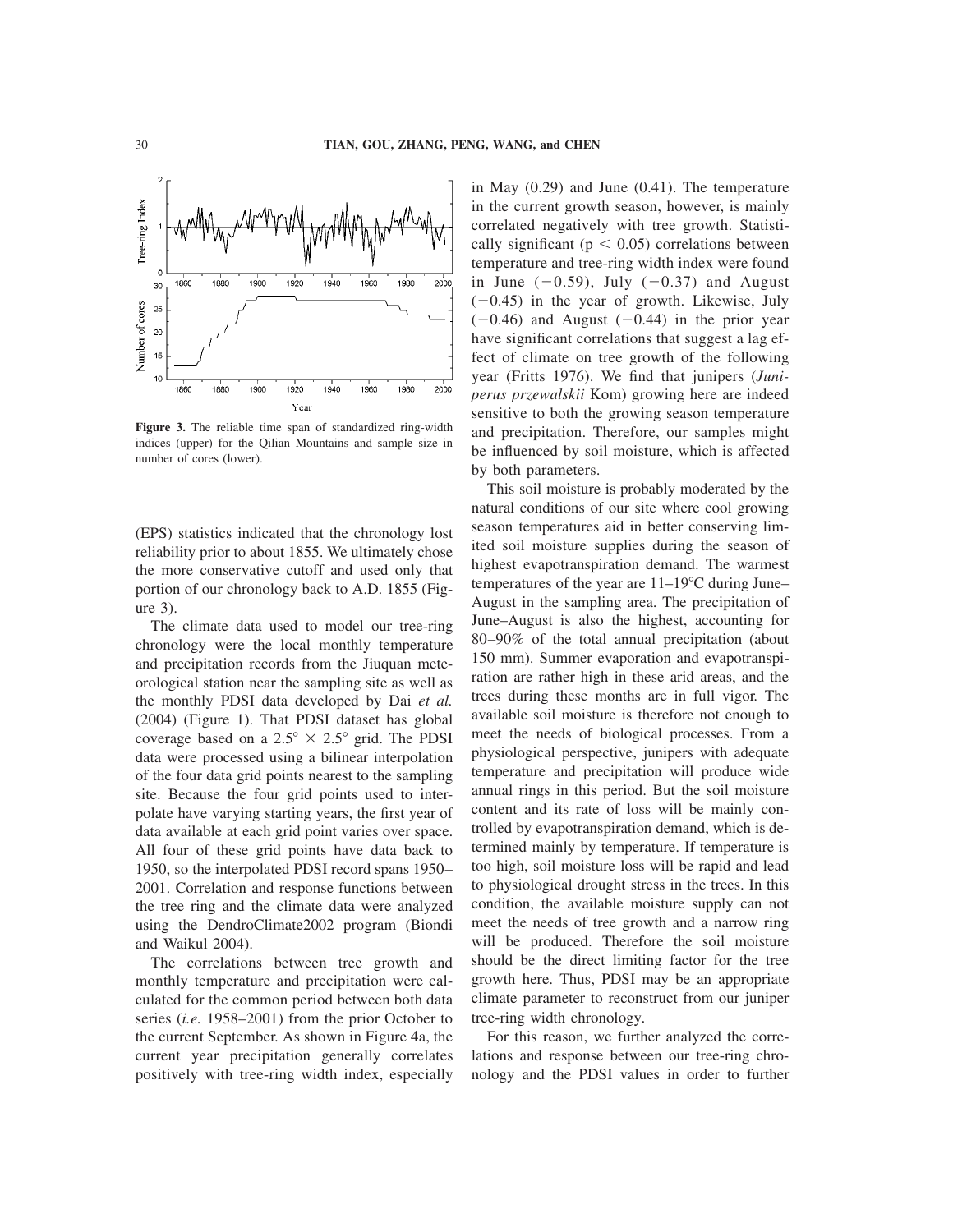characterize the climatic response. The correlations between tree-ring index and the monthly PDSI data were analyzed for the period of current growth season (*i.e.* March–September). As shown in Figure 4b, the correlations were significant at the 95% confidence level, especially in June  $(r =$ 0.63). These results indicate that tree growth is highly sensitive to PDSI during the whole growing season, and that the signal strength is strong enough for climate reconstruction. The development of drought reconstructions derived from our sensitive tree-ring chronologies follows.

## **RESULTS**

#### **Reconstruction**

Generally, past experience indicates that as seasonally averaged PDSI is more representative than just one single month, we used the seasonally average PDSI for further analysis. In addition, the peak correlation between PDSI and tree-ring index shifted from June to July, and even to August for some chronologies in different areas. This shift was attributed to regional differences in phenology (*i.e.* the timing of tree growth) associated with the northward March of the growing season in spring, and to the time required for evaportranspiration demand to significantly draw down the soil moisture supply (Cook *et al.* 1999).

After combining the months that have high correlation between PDSI and tree rings, we found that the correlation ( $r = 0.65$ ,  $p < 0.001$ ) between the tree ring and the growing season (*i.e.* March to September) PDSI value was high and significant. Based on this result and the above theory, we felt growing-season PDSI would be most successfully reconstructed in the western Qilian Mountains.

A linear regression model (Cook and Kairiukstis 1990) was developed to reconstruct drought in the west of Qilian Mountains. Analysis indicated that the Standard (STD) tree-ring width chronology had the highest correlation with the PDSI value among the three types of tree-ring chronologies (Standard, Residual, and Arstan). Therefore, the STD tree-ring width chronology was used in the following model, where the subscripts (3–9) de-



**Figure 4.** Correlation coefficients of tree-ring data with (a) monthly temperature (dark bars) and precipitation (light bars) records for the period of a biological year, and (b) the monthly PDSI data for the growth season. These asterisks indicate correlations at over 95% confidence level.

note the reconstruction period of March to September:

$$
PDSI_{(3-9)} = -5.456 + 5.469 \times STD
$$

The comparison of the actual and reconstructed drought is shown in Figure 5. The statistical fidelity of this model was also examined by crossvalidation tests. As shown in Table 1, the results of the statistics of the calibration indicate that our regression model is valid. The correlation coefficient is significant at  $p < 0.001$  level. The positive RE test result indicates that the model has significant skill in tree-ring estimates. The reconstruction accounts for 42.3% of the actual PDSI variance during 1950–2001, which is very strong and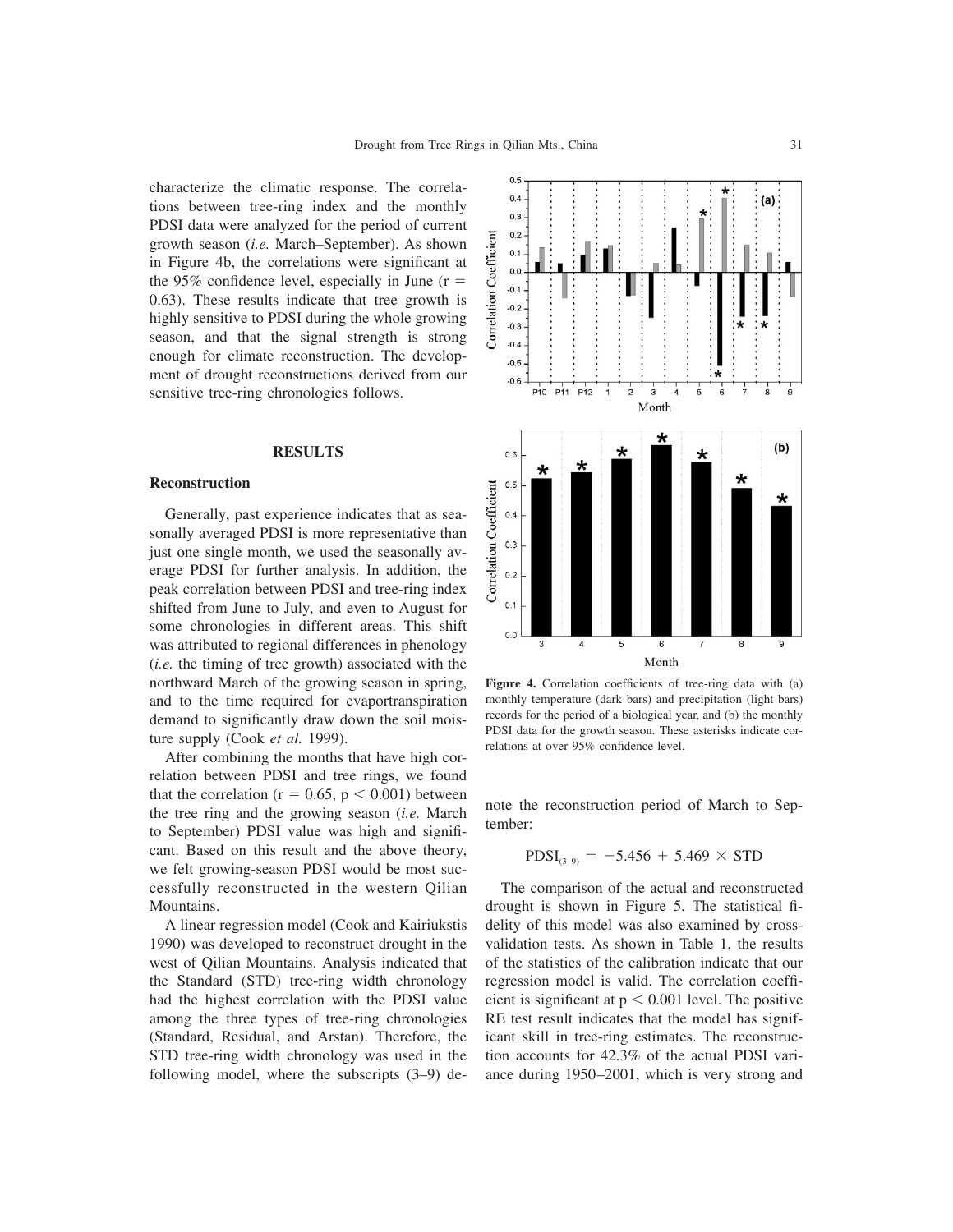

**Figure 5.** Observed (solid line) and reconstructed average PDSI (dotted line) from March to September for A.D. 1950– 2001.

significant. The overall test results sufficiently support the validity of our regression model.

#### **DISCUSSION**

The reconstructed reliable PDSI spans A.D. 1855–2001, and its 5-year FFT (Fast Fourier Transform) smoothed running average tracks the long-term trends (Figure 6a). The evolution of PDSI accumulated anomalies (Figure 6c) can also be used to identify long-term trends of dryness (or wetness). Increase in PDSI accumulated anomalies indicates a trend of moisture persistence, whereas drought persistence is indicated by a decrease in the accumulated anomalies. Drought classification according to the area affected has been reconstructed from historical documents of Northwestern China (Yuan 1984). The drought classification is quantified from 6 (large) to 1 (small), as shown in the histograms in Figure 6b.

PDSI can quantify the drought and wet spells of arid and semi-arid areas to a certain extent. PDSI is a standardized measure of surface moisture conditions, ranging from about  $-10$  (dry) to  $+10$  (wet), that allows comparisons across space and time. In addition, quantitative interpretations of dryness or wetness for a given PDSI value depend on local mean climate conditions. For example, a PDSI value of  $+4$  may imply floods in the United States, but only moderate rainfall in

**Table 1.** Statistics of the Calibration and Verification Test Results for the period of 1950–2001.

| R | $\mathbb{R}^2$ | S1.                                                                         | S <sub>2</sub> | $+$ $+$ | -RE |
|---|----------------|-----------------------------------------------------------------------------|----------------|---------|-----|
|   |                | $0.65$ $0.423$ $36.623$ $35$ $(35**, 33*)$ $37$ $(35**, 32*)$ $3.46$ $0.38$ |                |         |     |

Note: R, correlation between observation and estimated series; R2 , the explained variance; F, F statistic (Fritts 1991); the sign test is the sign of paired observed and estimated departures from the mean on the basis of the number of agreements or disagreements (S1, S2); S1 is the general sign test between observation and reconstruction that measures the associations at all frequencies; S2, which reflects the high-frequency climatic variations, is a similar test to above, and it is made for the first differences; \*\* Indicate that the significance is at the 0.01 level and \* Indicate that the significance is at the 0.05 level; t, product mean; RE, reduction of error.

northern Africa (Dai *et al.* 2004). Our reconstructed PDSI values fall mainly within  $\pm$ 3 (Figure 6a), which is far lower than the PDSI amplitude of the actual data  $(\pm 5;$  Figure 5). In addition, generally speaking the moisture status (PDSI =  $0.0 \pm 0.5$ ) was defined as normal (Palmer 1965). The mean value of our PDSI reconstruction is 0.014, which is within the scale of the defined normal moisture status (PDSI =  $0.0 \pm 0.5$ ). So, referring to Li *et al.* (2006), where PDSI values of  $\leq -1.0$  or  $\geq 1.0$ represent severely dry or wet conditions and the values of  $\leq$  -2.0 or  $\geq$ 2.0 represent extremely dry or wet conditions, we interpret the reconstruction below.

According to the accumulated anomalies, the reconstructed PDSI can be approximately divided into four intervals: 1855–1890, 1890–1924, 1925– 1971, and 1972–2001 (Figure 6c). The moisture condition of the middle and late 19th Century (*i.e.* A.D. 1855–1890) is near normal. Meanwhile, the dry and wet spells were almost stable and symmetrical. After that, from 1890 to 1924, the moisture state persisted higher than other periods within the reconstruction. The years of  $PDSI > 1$  accounted for 65.7% (23 years), the years of PDSI  $0$  accounted for 20% (7 years) and the dry years of PDSI  $\leq -1$  were absent during the A.D. 1890– 1924. From the reconstructed PDSI accumulated anomalies (Figure 6c), we can see that the anomalies slowly decreased from 1855 to 1890, and then began a comparatively rapid increase from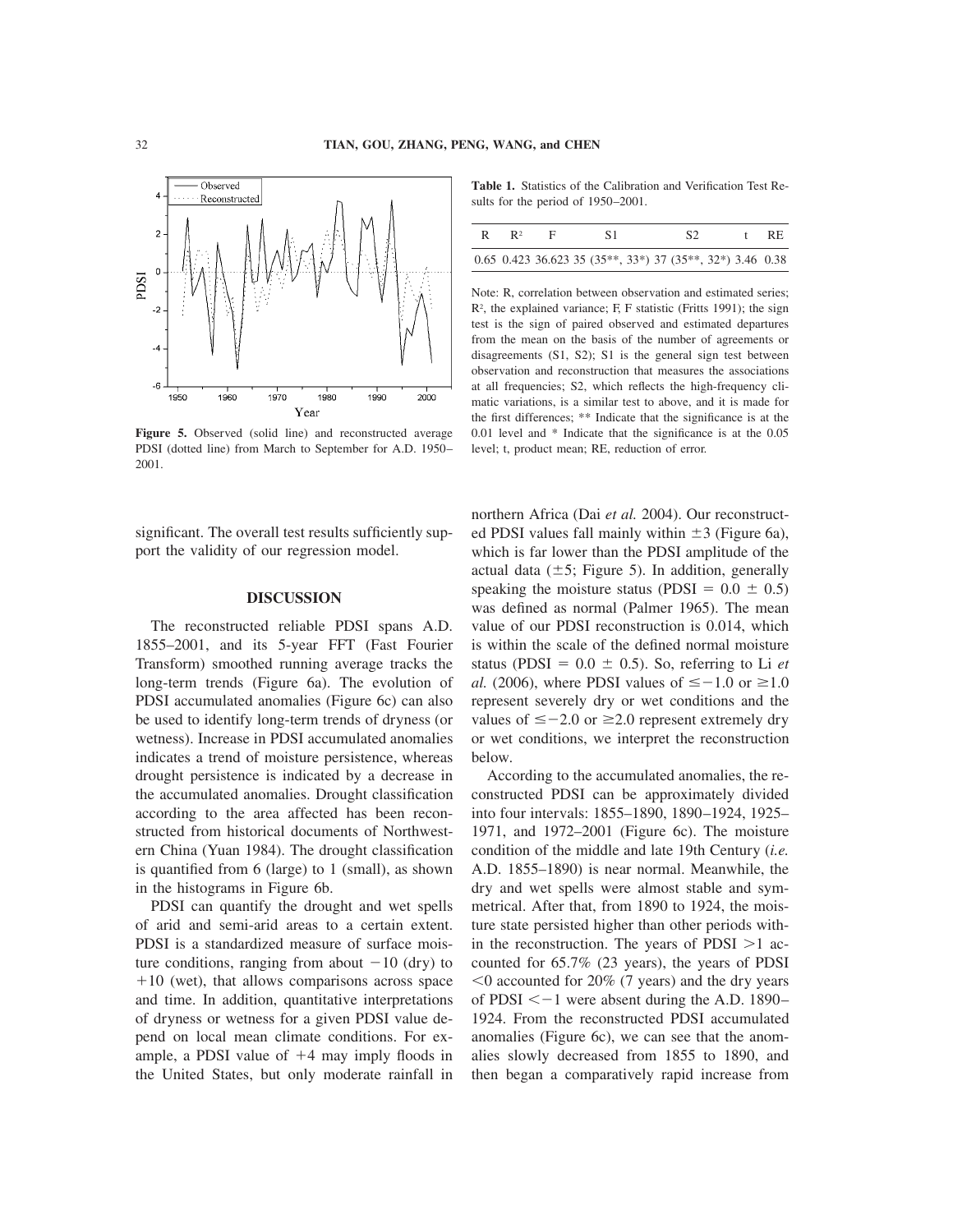

**Figure 6.** (a) Reconstruction drought of March–September (top solid line) for A.D. 1855–2001 and its 5-year FFT (Fast Fourier Transform) smoothing running average (bold line). (b) Drought classification of Northwestern China for A.D. 1855–1970 (bars) from the document record, the drought designations ranging from severe (6) to weak (1). (c) Reconstructed PDSI accumulated anomalies.

1890 until 1924. The comparison between the drought classified from the documents (Figure 6b) and reconstructed PDSI shows that they are consistent with a high mean value of moisture during 1855–1890. This confirms that reconstructed PDSI is reliable.

The 20th Century was comparatively dry. Drought (PDSI  $\leq -1.0$ ) and extreme drought  $($ PDSI  $\le$  -2.0) conditions occurred in 1925– 1931, 1934, 1937, 1941, 1947, 1951, 1957, 1960–1963, 1966, 1968, 1995, 1998 and 2001. PDSI values in 1925–1931 and 1957–1963 reached  $-4$ , revealing the extremely dry conditions. Long conspicuous dry epochs during 1924–1971 (Figure 6a) (PDSI  $\leq$  0) accounted for 61.7% (29 years) of the record, years with PDSI  $\epsilon$  -1 accounted for 36% (17 years), and extremely dry years (PDSI  $\lt -2$ ) accounted for 23.4% (11 years) during the 1924–1971 period. Likewise, the accumulated anomalies (Figure 6c) decrease during this period, indicating the persistent drought. The drought documents (Figure 6b) and reconstructed PDSI are both consistent with a high mean value of dryness for 1924–1971 and indicate that drought disasters were conspicuously frequent during this period over Northwestern China. Thus we conclude that 1924–1971 was a comparatively dry epoch in the Qilian Mountains.



**Figure 7.** Results of MTM spectral analysis of the drought reconstruction. The dotted, dashed, and solid lines indicate the 90, 95 and 99% significance level, respectively; the dash-dotted line indicates the null hypothesis.

After that, the drought and wet spell variance was almost symmetrical and stable.

It is noteworthy that the drought epoch in 1925– 1931 is the most severe and long-lasting drought in the study area since A.D. 1855. This drought has been found to extend over a large geographic area, seen in many studies in the surrounding regions (Li *et al.* 2006). In addition, the 1920s were reported as a severe drought epoch with high temperature and low precipitation in Northwestern China (Yuan 1984; Liang *et al.* 2003, 2006; Zhang *et al.* 2005).

The multi-taper method (MTM) of spectral analysis (Mann and Lees 1996) was employed to examine the characteristics of the drought variability in the frequency domain. It is helpful to study non-randomness in time series using spectrum analysis (Fritts 1976). The analysis over the range of our reconstruction revealed low- and high-frequency cycles (Figure 7). Both high-frequency (3 year) and low-frequency peaks (29, 40–46 years) exceed the 99% significant confidence level based on a red noise null continuum. Other significant high-frequency cycles were found at 2.6 year and 2.1 year (95%), 3.1 year, 2.9 year and 2.3 year (90%).

Climatic cyclicity with a period of about 35 years (ranging from 28 year to 42 year) is known as the Bruckner cycle, discovered more than one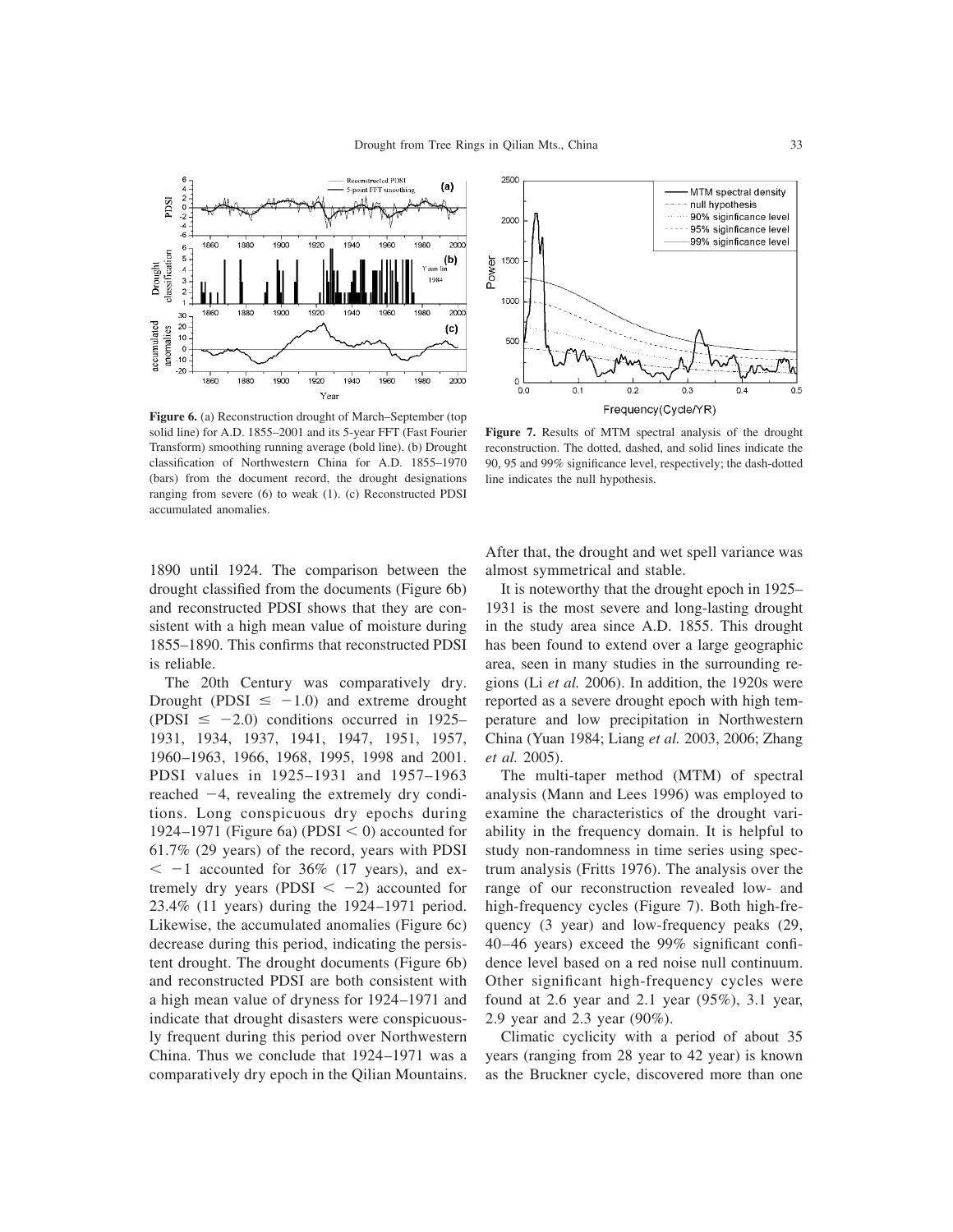hundred years ago (Raspopova *et al.* 2004). The occurrence of this cycle is related to variations in the length of the sunspot cycle (Wang *et al.* 2000). In our reconstruction, the strong peaks in oscillations (40–46 year, and 29 year) resemble Bruckner cycles and may indicate solar forcing. It suggests a possible important connection of local drought variability and solar activity.

These high-amplitude inter-annual cycles (*i.e.* 3, 3.1, 2.9, 2.3, 2.1 year) may correspond to the well-known ENSO and quasi-biennial oscillations. The climate of the Qilian Mountains is affected mutually by the South Asian monsoon, East Asian sub-tropical high pressure monsoon, and the effects of heating of the Tibet Plateau. Therefore, these high-frequency cycles suggest the drought variability in our study area may respond strongly to large-scale ocean-atmosphereland circulation systems.

## **CONCLUSIONS**

With respect to long-term presence of dry and wet spells in this region, two stages were conspicuous in our reconstruction: the wet spell of 1890– 1924 and the dry spell of 1925–1931 (Figure 6). The MTM results indicate the existence of some important cycles for regional drought variability, possible climatic mechanisms, and relationships with global change.

The results of our study again show that it is feasible to combine tree-ring data and the PDSI for drought reconstructions in Northwestern China. Our reconstruction also provides a measure of local drought variability, which can then be compared regionally. It is a useful method to help us understand the cause and mechanisms for the decreasing sensitivity between the tree growth and the direct record of temperature and precipitation.

However, because our PDSI reconstruction is based on only a single tree-ring site, it is very important to develop large-scale and long-term drought networks in Northwestern China, similar to reconstructions in the Western United States from a dense network of annual tree-ring chronologies (Cook *et al.* 2004). These efforts will enable

us to better understand drought trends and their characteristics in Northwestern China.

# **ACKNOWLEDGMENTS**

We were grateful to Edward R. Cook, Aiguo Dai, Yu Liu, Qiufang Cai and Meilin Yang. This research was funded by National Science Foundation of China Project (grant No. 40671191 and 90502008), Innovation Team Project (grant No. 40421101), Program for New Century Excellent Talents in University (grant No. NCET-05-0888) and Chinese 111 Project (No. B06026).

## **REFERENCES CITED**

- Biondi F., and K. Waikul, 2004. DENDROCLIM2002: A  $C++$ program for statistical calibration of climate signals in treering chronologies. *Computers & Geosciences* 30:303–311.
- Briffa, K. R., P. D. Jones, and M. Hulme, 1994. Summer moisture variability across Europe 1892–1991: An analysis based on the Palmer drought severity index. *International Journal of Climatology* 14:475–506.
- Briffa, K. R., P. D. Jones, F. H. Schweingruber, and T. J. Osborn, 1998. Influence of volcanic eruption on Northern Hemisphere summer temperature over the past 600 years. *Nature* 393:450–454.
- Briffa, K. R., P. D. Jones, F. H. Schweingruber, S. G. Shiyatov, and E. R. Cook, 1995. Unusual twentieth-century summer warmth in a 1,000-year temperature record from Siberia. *Nature* 376:156–159.
- Cook, E. R., D. M. Meko, D. W. Stahle, and M. K. Cleaveland, 1999. Drought reconstructions for the continental United States. *Journal of Climate* 12:1145–1162.
- Cook, E. R., C. A. Woodhouse, C. M. Eakin, D. M. Meko, and D. W. Stahle, 2004. Long-term aridity changes in the western United States. *Science* 306:1015–1018.
- Dai, A., K. E. Trenberth, and T. Qian, 2004. A global dataset of Palmer Drought Severity Index for 1870–2002: Relationship with soil moisture and effects of surface warming. *Journal of Hydrometeorology* 5:1117–1130.
- D'Arrigo R., R. Wilson, J. Palmer, P. Krusic, A. Curtis, and J. Sakulich, 2006. Monsoon drought over Java, Indonesia, during the past two centuries. *Geophysical Research Letters* 33: L04709, doi: 10.1029/2005GL025465.
- Esper, J., E. R. Cook, and F. H. Schweingruber, 2002. Lowfrequency signals in long tree-ring chronologies and the reconstruction of past temperature variability. *Science* 295: 2250–2253.
- Fritts, H. C., 1976. *Tree Rings and Climate.* Academic Press, London.
- Gou, X., F. Chen, G. Jacoby, E. Cook, M. Yang, J. Peng, and Y. Zhang, 2007. Rapid tree growth with respect to the last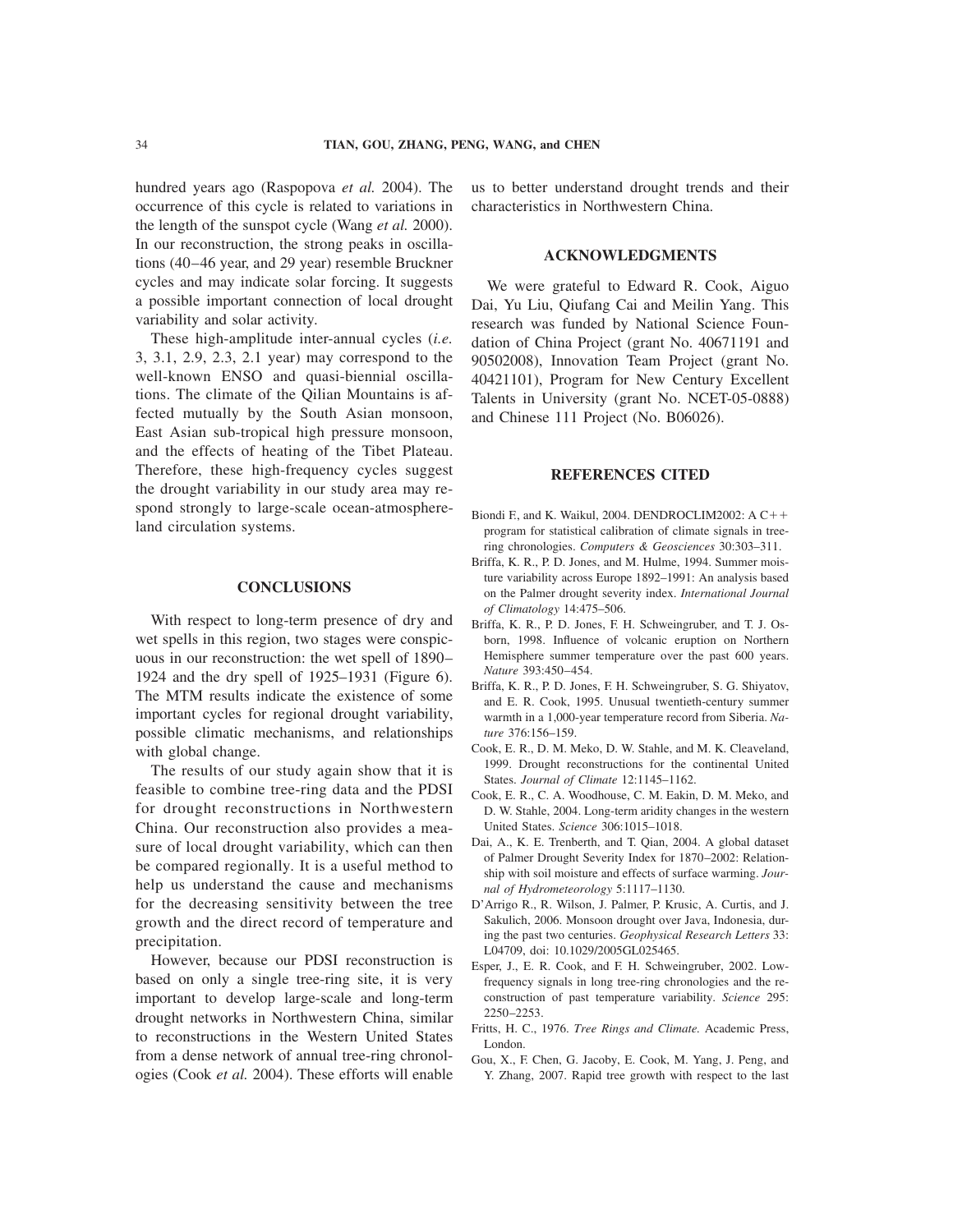400 years in response to climate warming, northeastern Tibetan Plateau. *International Journal of Climatology.* in press.

- Gou, X., F. Chen, Y. Wang, and X. Shao, 2001. Reconstruction of the eastern of Qilian Mountains spring precipitation of the recent 280a from tree ring width data. *Journal of Glaciology and Geocryology* 23:292–295.
- Gou, X., F. Chen, M. Yang, G. Jacoby, J. Peng, and Y. Zhang, 2006. A comparison of tree-ring records and glacier variations over the past 700 years, northeastern Tibetan Plateau. *Annals Glaciology* 43:86–90.
- Gou, X., F. Chen, M. Yang, J. Li, J. Peng, and L. Jin, 2005. Climatic response of thick leaf spruce (*Picea crassifolia*) tree-ring width at different elevations over Qilian Mountains, Northwestern China. *Journal of Arid Environments* 61:513– 524.
- Heim, R. R., Jr., 2002. A review of twentieth-century drought indices used in the United States. *Bulletin of the American Meteorological Society* 83:1149–1165.
- Holmes, R. L., 1983. Computer-assisted quality control in treering dating and measurement. *Tree Ring Bulletin* 43:69–95.
- Kang, X., L. J. Graumlich, and P. R. Sheppard, 1997. A 1835 year tree-ring chronology in Qinghai province, China and its preliminary analysis. *Chinese Science Bulletin (in Chinese)* 42(10):70–75.
- Kang, X., Q. Zhang, and L. J. Graumlich, 2000. Reconstruction of a 1835a past climate for Dulan, Qinghai Province, using tree rings. *Journal of Glaciology and Geocryology (in Chinese)* 22(1):65–72.
- Kang, X., G. Cheng, F. Chen, and X. Gou, 2003. A record of drought and flood series by tree ring data in the middle section of Qilian Mountain since 904 A.D. *Journal of Glaciology and Geocryology* 25:518–525.
- Li, J., X. Gou, E. R. Cook, and F. Chen, 2006. Tree-ring based drought reconstruction for the central Tien Shan area in northwestern China. *Geophysical Research Letters* 33, L07715, doi: 10.1029/2006GL025803.
- Li, J., F. Chen, E. R. Cook, X. Gou, and Y. Zhang, 2007. Drought reconstruction for north central China from tree rings: The value of the Palmer drought severity index. *International Journal of Climatology,* doi: 10.1002/joc.1450. in press.
- Liang, E., X. Liu, and Y. Yuan, 2006. The 1920s drought recorded by tree rings and historical documents in the semiarid and arid areas of northern China. *Climatic Change* 79: 403–432.
- Liang, E., X. Shao, Z. Kong, and J. Lin, 2003. The extreme drought in the 1920s and its effect on tree growth deduced from tree ring analysis: a case study in North China. *Annals of Forest Science* 60:145–152.
- Liu, Y., Z. An, H. Ma, Q. Cai, and Z. Liu, 2006. Precipitation variation in the northeastern Tibetan Plateau recorded by the tree rings since 850 A.D. and its relevance to the Northern Hemisphere temperature. *Science in China Ser. D Earth Sciences* 49(4):408–420.
- Liu, X., D. Qin, X. Shao, T. Chen, and J. Ren, 2005. Temperature variations recovered from tree-rings in the middle Qilian Mountain over the last millennium. *Science in China Ser. D Earth Sciences* 48(4):521–529.
- Lloyd-Hughes, B., and M. A. Saunders, 2002. A drought climatology for Europe. *International Journal of Climatology* 22:1571–1592.
- Mann, M. E., R. S. Bradley, and M. K. Hughes, 1999. Northern Hemisphere temperature during the last millennium: Influences, uncertainties and limitations. *Geophysical Research Letters* 26:759–762.
- Mann, M. E., and J. M. Lees, 1996. Robust estimation of background noise and signal detection in climatic time series. *Climatic Change* 33:409–445.
- Ntale H. K., and T. Y. Gan, 2003. Drought indices and their application to East Africa. *International Journal of Climatology* 23:1335–1357.
- Palmer, W. C., 1965. *Meteorological Drought.* U.S. Weather Bureau Research Paper. No. 45, Washington, D.C.
- Raspopova, O. M., V. A. Dergachevb, and T. Kolström, 2004. Periodicity of climate conditions and solar variability derived from dendrochronological and other palaeoclimatic data in high latitudes. *Palaeogeography, Palaeoclimatology, Palaeoecology* 209:127–139.
- Schweingruber, F. H., 1983. *Der Jahrring. Standort, Methodik, Zeit und Klima in der Dendrochronologie.* Paul Haupt, Bern.
- Schweingruber, F. H., 1996. *Tree Rings and Environment.* Paul Haupt, Bern.
- Shao, X., L. Huang, H. Liu, E. Liang, X. Fang, and L. Wang, 2004. Reconstruction of precipitation variation from tree rings in recent 1000 Years in Delingha, Qinghai. *Science in China (D)* 34(2):145–153.
- Sheppard, P. R., P. E. Tarasov, and L. J. Graumlich, 2004. Annual precipitation since 515 B.C. reconstructed from living and fossil juniper growth of northeastern Qinghai Province, China. *Climate Dynamics* 23:869–881.
- Wang, J., X. Chang, S. Ge, Y. Miao, Z. Chang, and H. Zhang, 2001. Vertical distribution of the vegetation and water and heat conditions of Qilian Mountain (Northern slope). *Journal of Northwestern Forestry University* 16:1–3.
- Wang, N., L. G. Thompson, and J. Cole-Dai, 2000. The nature of the solar activity during the Maunder Minimum revealed by the Guliya ice core record. *Chinese Science Bulletin* 45(23):2118–2124.
- Wang, Y., F. Chen, X. Gou, and S. Du, 2001. Study on response relationship between tree ring and climate factors and climate reconstruction in middle region of Qilian Mountains. *Journal of Desert Research* 21:135–140.
- Wang, Y., G. Liu, and X. Zhang, 1982. Relationship between *Sabina Przewalskii* ring-width, and climatic variation in China for the last 1000 years and glacier advance and retreat. *Chinese Science Bulletin (in Chinese)* 27(21):1316–1319.
- Wigley, T., K. R. Briffa, and P. D. Jones, 1984. On the average value of correlated time series, with applications in dendroclimatology and hydrometeorology. *Journal of Climate and Applied Meteorology* 23:201–213.
- Yuan, L., 1984. *The Northwestern Drought and History of the Famine (in Chinese).* The People's Publishing company of Gansu province.
- Zhang, Q., G. Chen, T. Yao, X. Kang, and J. Hang, 2003. A 2,326-year tree-ring record of climate variability on the